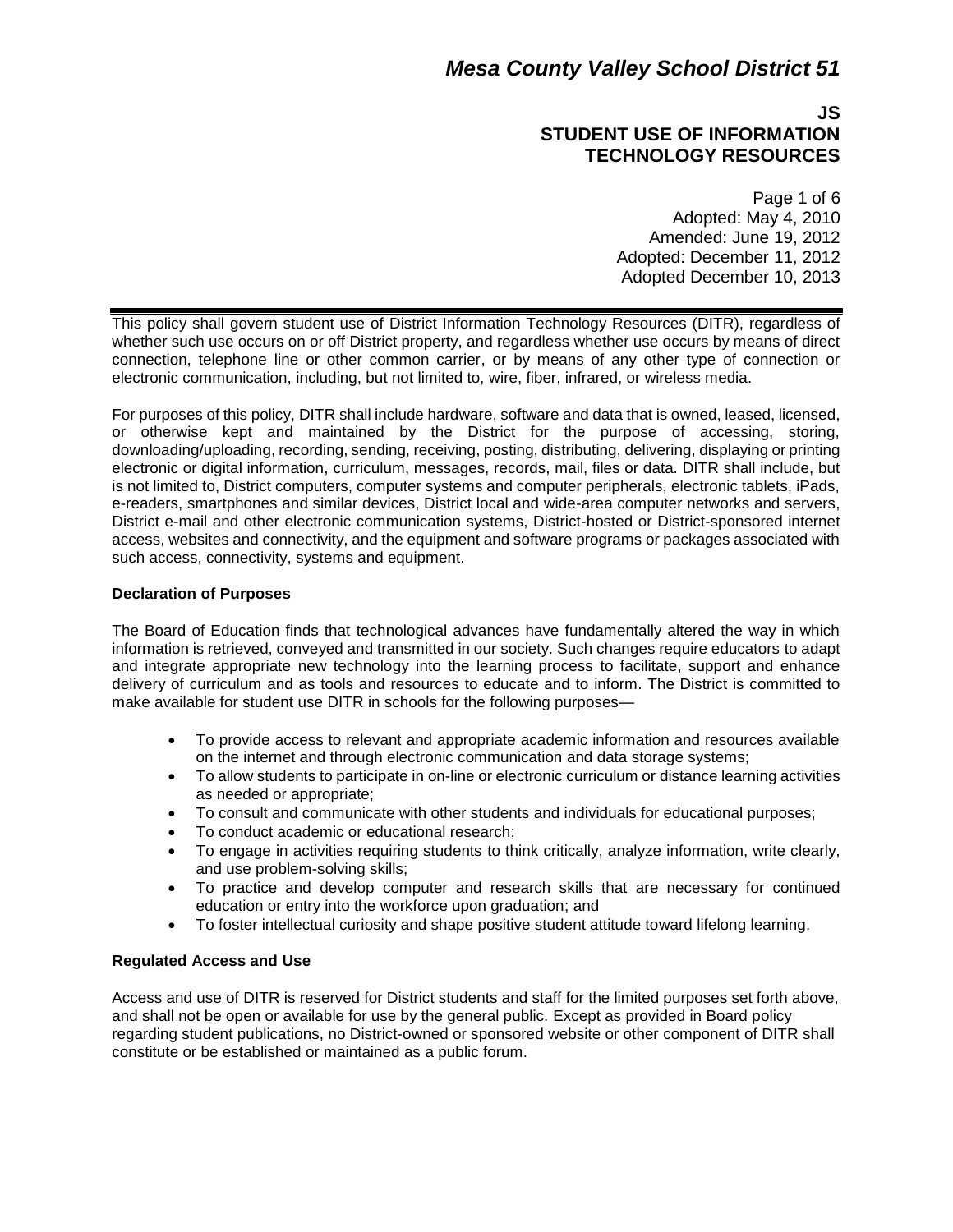## **JS STUDENT USE OF INFORMATION TECHNOLOGY RESOURCES**

Page 2 of 6 Adopted: May 4, 2010 Amended: June 19, 2012 Adopted: December 11, 2012 Adopted December 10, 2013

### **Blocking or filtering obscene, pornographic and harmful information**

The Internet and electronic communications offer fluid environments in which students may access or be exposed to materials and information from diverse and rapidly changing sources, including some that may be harmful to students. The Board recognizes that it is impossible to predict with certainty what information students may access or obtain. Nevertheless, the district shall take reasonable steps to protect students from accessing material and information that is obscene, pornographic or otherwise harmful to minors, as defined by the Board. Technology protection measures that block or filter material and information that is obscene, pornographic or otherwise harmful to minors, as defined by the Board, shall be installed or implemented with respect to each DITR component or device that allows for access to the Internet by a minor . Such technology protection measures may be relaxed or disabled for student use only for bona fide research purposes authorized by and under the direct supervision of a district staff member.

Students shall report access to material and information that is obscene, child pornography, harmful to minors or otherwise in violation of this policy to the supervising staff member. If a student becomes aware of other students accessing such material or information, he or she shall report it to the supervising staff member.

### **No expectation of privacy**

DITR and its components, including computers, servers and systems, are owned by the district and are intended for educational purposes at all times. Students shall have no expectation of privacy when using them or when accessing or using the Internet or electronic communications by means of DITR. The district reserves the right to monitor, inspect, copy, review and store (at any time and without prior notice) all usage of DITR, including district computers and computer systems and the files contained therein, including all Internet and electronic communications access and transmission/receipt of materials and information. All files, data, material and information stored, accessed, received, downloaded or uploaded through or by means of DITR shall remain the property of the district.

### **Security**

DITR shall be administered in a manner that places a high priority on security and student safety in connection with student use of DITR, especially in connection with on-line activities. Students who identify a security problem, such as a suspected computer virus, while using the Internet or electronic communications must immediately notify a system administrator. Students should not demonstrate, circulate or download the problem to other users.

In addition, students shall not:

—Disclose or share passwords except as authorized by school officials, attempt to obtain, modify or use another person's password or any other identifier, attempt to log on to the Internet or other DITR as a system administrator, or log in through another user's account;

—Gain or attempt to gain unauthorized access to another user's files or data, to District file servers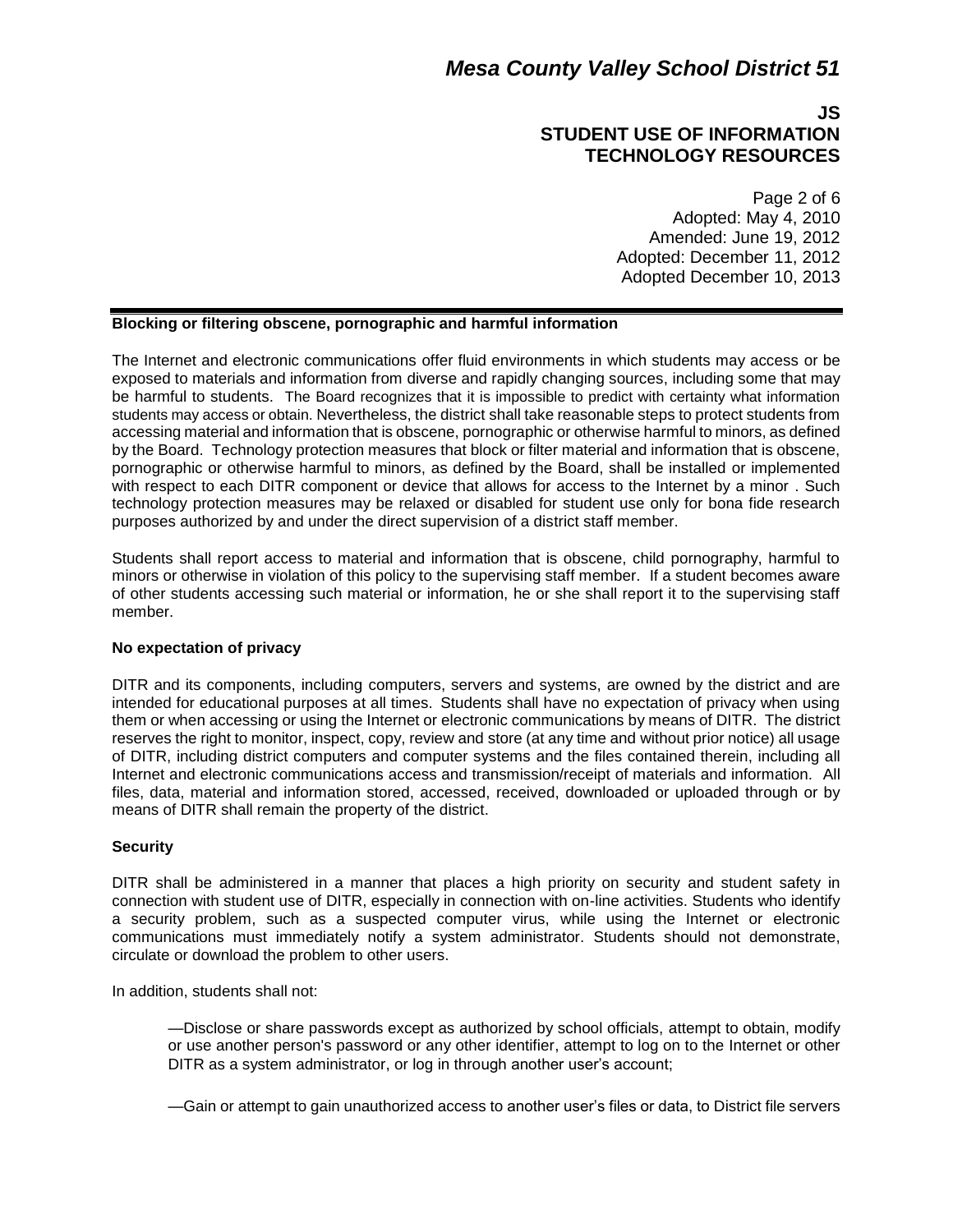## **JS STUDENT USE OF INFORMATION TECHNOLOGY RESOURCES**

Page 3 of 6 Adopted: May 4, 2010 Amended: June 19, 2012 Adopted: December 11, 2012 Adopted December 10, 2013

or other DITR devices or components, or to third party file servers.

—Read, alter, delete or copy or intercept electronic communications of other system users, or attempt to engage in such activities.

—Use "hacking" software or other tools to hack or compromise DITR security measures or components, or introduce, install or upload spyware, computer viruses or malware to or with DITR or to any device, component or network within DITR.

### **Safety**

Students shall not reveal or transmit to third parties not employed by the district any personal social security numbers, home addresses, phone numbers, photographs or other personally identifiable information about themselves while using DITR to access the Internet or other electronic communications, and shall not be required to do so by district staff members. Without first obtaining permission of the supervising staff member, students shall not use their last name or any other information that might allow another person to locate or identify him or her. Students shall not use DITR to arrange face-to-face meetings with persons met on the Internet or through electronic communications.

### **Vandalism**

Vandalism of DITR is prohibited. For purposes of this policy, vandalism is defined as any malicious or intentional attempt to harm, destroy, modify, abuse, reconfigure or disrupt operation of any DITR, including, but not limited to, any network within the school district or any network connected to the Internet, operation of any form of electronic communications, the data contained on any network or electronic communications, the data of another user, usage by another user, or district-owned software or hardware. This includes, but is not limited to, the uploading or creation of computer viruses and the use of encryption software.

### **Unauthorized software**

Students shall not download or install any software, mobile app, shareware, freeware onto DITR servers, drives or disks without prior authorization from the supervising staff member or District Technology Services personnel. Students are prohibited from using DITR to use, share, install, download or otherwise obtain or distribute any copyrighted software, music, video or data files that has been downloaded or is otherwise in the user's possession unlawfully or without appropriate license from the copyright owner.

### **Other Unauthorized and Unacceptable Uses**

Students shall use DITR in a responsible, efficient, ethical and legal manner.

Because technology and ways of using technology are constantly evolving, every unacceptable use of DITR cannot be specifically described in policy. However, at minimum, students are prohibited from using DITR to violate or facilitate or carry out any conduct that is in violation of the Code of Student Conduct. In addition,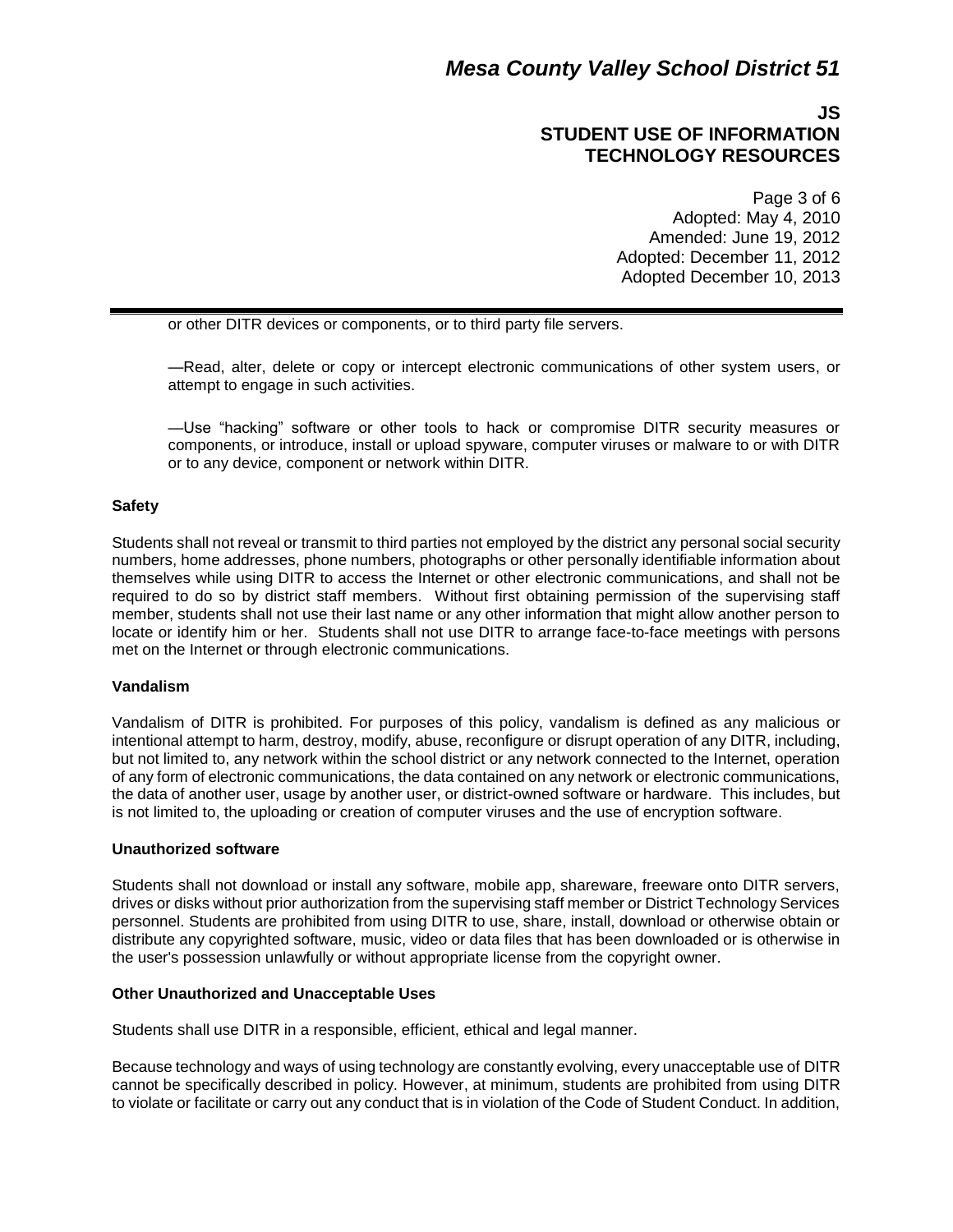## **JS STUDENT USE OF INFORMATION TECHNOLOGY RESOURCES**

Page 4 of 6 Adopted: May 4, 2010 Amended: June 19, 2012 Adopted: December 11, 2012 Adopted December 10, 2013

no student shall use DITR to access, create, transmit, retransmit or forward material or information:

- 1. that promotes violence or advocates destruction of property including, but not limited to, access to information concerning the manufacturing or purchasing of destructive devices or weapons;
- 2. that uses inappropriate or profane language that is likely to be offensive to others in the school community;
- 3. that contains pornographic, obscene or other sexually oriented materials, either as pictures or writings, that are intended to stimulate erotic feelings or appeal to prurient interests in nudity, sex or excretion;
- 4. that harasses, threatens, demeans, or promotes violence or hatred against another person or group of persons in violation of the district's policies against discrimination, bullying and other violent or aggressive behaviors;
- 5. for personal profit, financial gain, advertising, political campaigns or other private or commercial purposes not within the scope of the declared educational purposes of DITR set forth in this policy;
- 6. that copies, reproduces or plagiarizes the work of another without authorization from the author or owner of the work;
- 7. that is knowingly false or could be construed as intending to purposely damage another person's reputation;
- 8. in violation of any federal or state law or other district policy or regulation, including but not limited to, the District's policy regarding use of copyrighted material;
- 9. that impersonates another or transmits through an anonymous remailer; or
- 10. that accesses fee services without specific permission from the system administrator.

The Board directs and authorizes the Superintendent to develop appropriate additional rules and regulations governing acceptable use of DITR as may be necessary to effectuate the intent and purposes of this policy. Such regulations shall include reasonable procedures, requirements and restrictions and conditions regarding such use in order to—

(a) assure that students use DITR in a responsible, efficient, ethical and legal manner, and only for educational purposes as set forth above;

(b) detect and prevent the use of DITR in connection with the receipt or transmittal of inappropriate or harmful material via Internet, electronic mail, or other forms of direct electronic communications;

- (c) detect and prevent unauthorized access to or use of DITR;
- (d) maintain and enforce standards for acceptable use of DITR as set forth in this policy;

(e) address privacy issues, including unauthorized online disclosure, use, or dissemination of personal identification information or other private facts regarding any person; and to

(f) comply with the Children's Internet Protection Act and other applicable laws.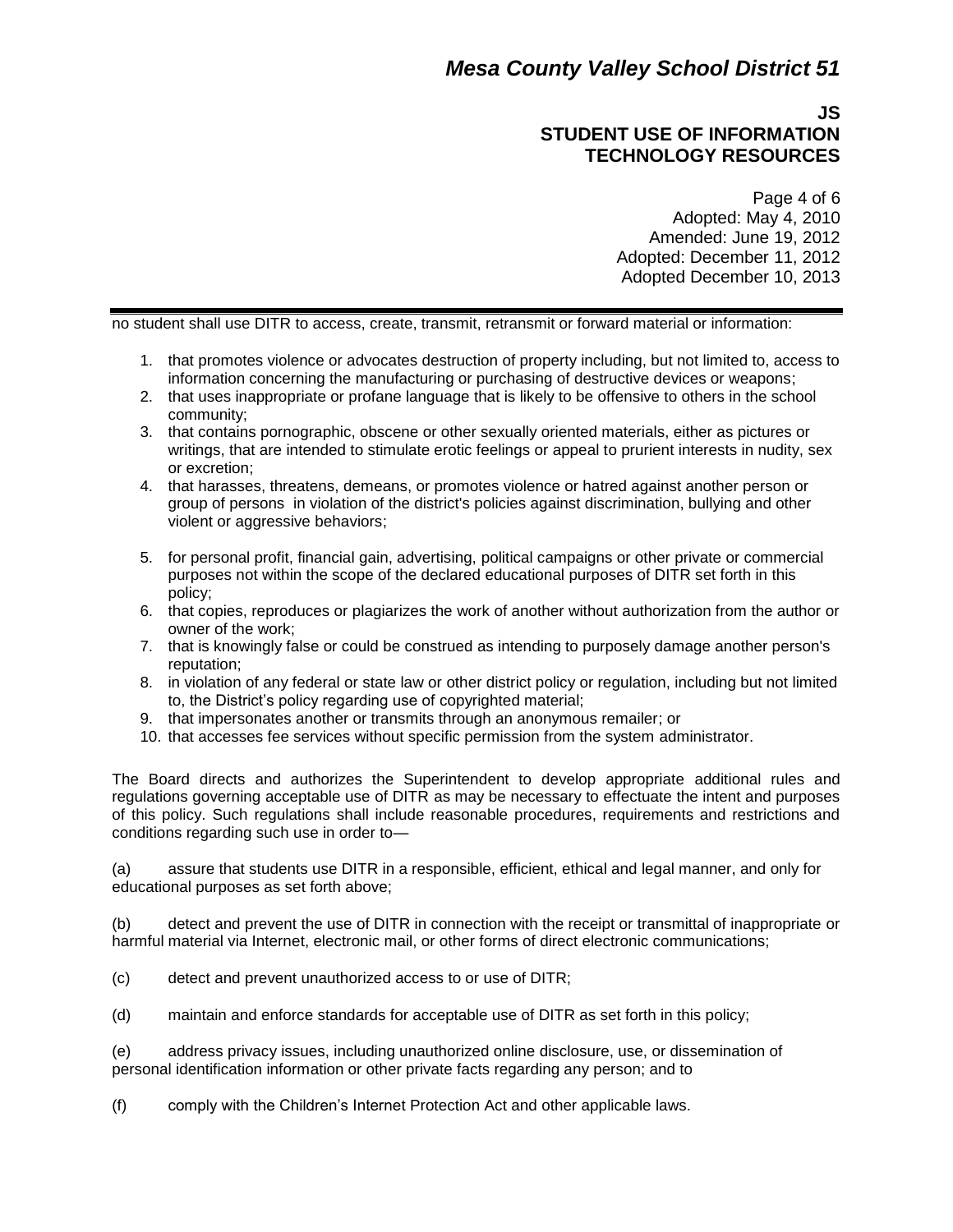### **JS STUDENT USE OF INFORMATION TECHNOLOGY RESOURCES**

Page 5 of 6 Adopted: May 4, 2010 Amended: June 19, 2012 Adopted: December 11, 2012 Adopted December 10, 2013

#### **Online Activity Education and Monitoring**

Students using or permitted to use DITR shall receive education designed to develop their intellectual skills needed to discriminate among information sources, to enhance their ability to identify information appropriate to their age and developmental levels and to evaluate and use information to meet their educational goals. Such education shall also address appropriate online behavior, and include specific instruction regarding interaction with other individuals on social networking websites, in chat rooms and through other platforms for direct electronic communication, and regarding cyberbullying awareness and response. Students shall have specifically defined objectives and search strategies prior to using DITR to access material and information on the Internet and/or through electronic communications.

The district will make reasonable efforts to monitor the online activities of students to verify that students are using DITR responsibly and safely. The Superintendent may develop a plan to identify and coordinate specific monitoring activities of administrators, teachers and other staff members. Staff members assigned to supervise student use of DITR shall exercise due diligence in monitoring student online behavior and activities, and shall receive training in Internet and electronic communications safety and appropriate monitoring methods, provided funding is available for such training.

Upon request, parents shall be afforded an opportunity to observe student use of the Internet and electronic communications in schools.

#### **Student use is a privilege**

Student use of the Internet and electronic communications is a privilege, not a right. The district may deny, revoke or suspend a student's access to or use of DITR at any time, in which case the student's accounts or files may be closed or locked.

The building principal may deny or restrict access to or use of DITR with respect to any student whose use of DITR poses an identifiable security risk, whose disciplinary record demonstrates repeated misconduct involving the Internet, electronic communications or other information technology resources, or whose privilege to access or use such resources was revoked or restricted by the school or other institution at which the student was last enrolled or placed.

Students shall take responsibility for their own use of DITR and for understanding the acceptable and unacceptable uses of such tools, especially when accessing Internet or participating in electronic communications, to avoid contact with inappropriate material or information. Compliance with this policy and the Code of Student Conduct is a condition of such use. Failure to comply with this policy shall be grounds for revocation or suspension of any or all DITR privileges, and may result in school disciplinary action, including suspension or expulsion. In the event unlawful conduct has occurred or is suspected, the violation may also be reported to law enforcement.

Students and parents/guardians may be required to sign, as a condition of granting or continuing access and privileges to use DITR, a document affirming the student's acceptance of responsibility for acceptable and responsible use of DITR and acknowledging receipt of this policy and its implementing regulations, if